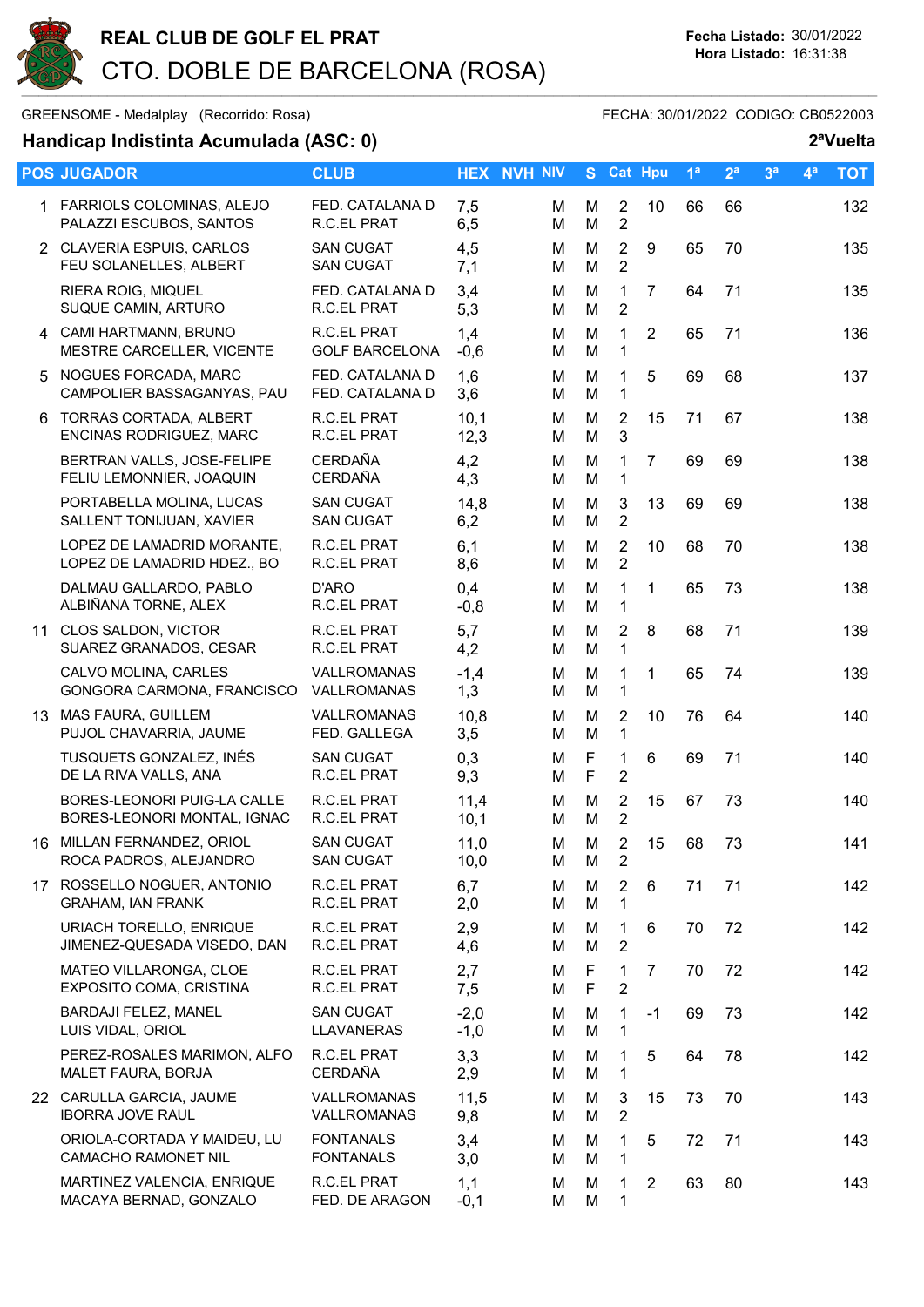

## GREENSOME - Medalplay (Recorrido: Rosa) GREENSOME - FECHA: 30/01/2022 CODIGO: CB0522003

## Handicap Indistinta Acumulada (ASC: 0) 2ªVuelta

|    | <b>POS JUGADOR</b>                                                       | <b>CLUB</b>                                  |               | <b>HEX NVH NIV</b> | S.               |                                  | Cat Hpu        | 1 <sup>a</sup> | 2 <sup>a</sup> | 3 <sup>a</sup> | 4 <sup>a</sup> | <b>TOT</b> |
|----|--------------------------------------------------------------------------|----------------------------------------------|---------------|--------------------|------------------|----------------------------------|----------------|----------------|----------------|----------------|----------------|------------|
|    | 25 SALLENT TONIJOAN, JOAN<br><b>GALLEMI CATALA, JORDI</b>                | <b>SAN CUGAT</b><br><b>SAN CUGAT</b>         | 15,2<br>4,1   | м<br>М             | M<br>M           | $\mathbf{3}$<br>$\mathbf{1}$     | 13             | 77             | 67             |                |                | 144        |
|    | MASLLORENS BARATA, CARLOS<br>GAY DE MONTELLA ESTANY, JOA                 | <b>R.C.EL PRAT</b><br><b>CERDAÑA</b>         | 3,7<br>2,8    | м<br>м             | М<br>M           | $\mathbf{1}$<br>1                | 5              | 71             | 73             |                |                | 144        |
|    | <b>BACH, PHILIPPE</b><br><b>BEL WELSCH ALBERTO</b>                       | <b>TERRAMAR C.DE</b><br><b>TERRAMAR C.DE</b> | 3,8<br>3,8    | м<br>м             | M<br>M           | 1<br>$\mathbf{1}$                | 6              | 71             | 73             |                |                | 144        |
|    | 28 VALLS FONTANALS, LUIS<br>MARTINEZ CAMPOS, JUAN-JOSE                   | R.C.EL PRAT<br>R.C.EL PRAT                   | 5,4<br>2,1    | м<br>м             | М<br>M           | $\overline{2}$<br>$\mathbf{1}$   | $6\phantom{1}$ | 71             | 74             |                |                | 145        |
|    | MARQUEZ GARCIA, MARC<br>GODOY PEREZ, ALBERTO                             | FED. CATALANA D<br><b>LLAVANERAS</b>         | 9,9<br>7,3    | м<br>м             | M<br>M           | $\overline{2}$<br>$\overline{2}$ | 12             | 69             | 76             |                |                | 145        |
|    | ORTIZ LOPEZ, JOSE<br>ESQUERRA GIMENO, SERGIO                             | VALLROMANAS<br><b>EMPORDA CLUB</b>           | 16,2<br>10,0  | М<br>Μ             | M<br>M           | 3<br>$\overline{2}$              | 17             | 66             | 79             |                |                | 145        |
|    | 31 GIRALT BALASCH, ERNESTO<br>MAURER, RAPHAEL                            | <b>TERRAMAR C.DE</b><br><b>TERRAMAR C.DE</b> | 1,6<br>1,1    | M<br>М             | М<br>M           | 1<br>$\mathbf{1}$                | 3              | 71             | 75             |                |                | 146        |
|    | <b>GUELL LOPEZ, PABLO</b><br>BORES-LEONORI MONTAL, CARLO                 | R.C.EL PRAT<br>R.C.EL PRAT                   | 11,0<br>8,9   | М<br>М             | M<br>M           | $\overline{2}$<br>$\overline{2}$ | 14             | 70             | 76             |                |                | 146        |
|    | DE LA TORRE ROJO, JAIME<br>GARCIA-ELIAS COS, CARLOS                      | FED. CATALANA D<br><b>GOLF BARCELONA</b>     | 10,5<br>16,0  | м<br>м             | M<br>M           | $\overline{2}$<br>3              | 18             | 64             | 82             |                |                | 146        |
|    | 34 BREMON FERNANDEZ-AYALA, LEO<br>BEASCOA AMAT, PATXI                    | <b>R.C.EL PRAT</b><br><b>SAN CUGAT</b>       | 7,2<br>5,8    | м<br>М             | M<br>M           | $\overline{2}$<br>$\overline{2}$ | 10             | 73             | 74             |                |                | 147        |
|    | FELIU CAMIN, NICOLAS<br>CUENDE DE DIEGO, ADRIA                           | R.C.EL PRAT<br><b>TERRAMAR C.DE</b>          | 1,6<br>3,7    | M<br>м             | M<br>M           | $\mathbf{1}$<br>$\overline{2}$   | 5              | 71             | 76             |                |                | 147        |
|    | OLASO DE LA RICA, MIGUEL<br>VALLET SEGURA, ALEJO                         | <b>NEGURI</b><br><b>CERDAÑA</b>              | 4,9<br>3,9    | м<br>м             | M<br>M           | $\overline{2}$<br>$\overline{2}$ | $\overline{7}$ | 70             | 77             |                |                | 147        |
|    | 37 SILVA BALBOA, DARIO<br>BOFARULL BALLESTE, MARC                        | VALLROMANAS<br>VALLROMANAS                   | 1,7<br>1,9    | М<br>м             | M<br>M           | $\mathbf{1}$<br>1                | $\overline{4}$ | 74             | 74             |                |                | 148        |
|    | BLANCO FERNANDEZ, OSCAR JAV<br>DALLEMAGNE GUILLAUME                      | VALLROMANAS<br><b>VALLROMANAS</b>            | 8,8<br>9,5    | м<br>м             | М<br>M           | $\overline{2}$<br>3              | 13             | 72             | 76             |                |                | 148        |
|    | SALLENT GARRIGA, RAIMOND<br>MARSAL COLOM, IGNACIO                        | <b>SAN CUGAT</b><br><b>EMPORDA CLUB</b>      | 7,3<br>5,7    | м<br>Μ             | M<br>M           | $\overline{2}$<br>$\overline{2}$ | 10             | 70             | 78             |                |                | 148        |
| 40 | BIARGE DUEÑAS, VALERIA<br><b>BADIA CAMATS, MARTA</b>                     | R.C.EL PRAT<br><b>COSTA DORADA</b>           | $-0,3$<br>3,8 | М<br>Μ             | F<br>F           | 1<br>2                           | 4              | 77             | 72             |                |                | 149        |
|    | FLORAN CA#ADELL, MA.CARMEN<br>GILON MORENO, SHILA                        | <b>TERRAMAR C.DE</b><br><b>TERRAMAR C.DE</b> | 0,4<br>0,0    | м<br>М             | F<br>$\mathsf F$ | 1<br>1                           | $\overline{2}$ | 73             | 76             |                |                | 149        |
|    | SALAMERO RODRIGUEZ-VARO, JO<br>SERRANO SANTAFE, JORGE                    | <b>VISTA HERMOSA</b><br>R.C.EL PRAT          | 0,7<br>0,3    | м<br>М             | М<br>M           | $\mathbf{1}$<br>1                | 2              | 72             | 77             |                |                | 149        |
|    | LLORENS VIDAL, CARLES<br>VIDAL PIDEVALL, JOAN                            | MONTBRU-MOIA<br><b>SAN CUGAT</b>             | 4,1<br>5,8    | м<br>М             | M<br>M           | $\overline{2}$<br>$\overline{2}$ | 8              | 68             | 81             |                |                | 149        |
|    | 44 BAINAD PUIG, EDUARD<br>RAMOS VIÑOLAS, EDUARD                          | FED. CATALANA D<br>FED. CATALANA D           | 12,2<br>0,7   | м<br>м             | M<br>M           | 3<br>1                           | 8              | 71             | 79             |                |                | 150        |
|    | 45 PALOMAR ORRIOLS, ALEJANDRO<br>TURON VILLA, JAVIER                     | <b>LLAVANERAS</b><br><b>EMPORDA CLUB</b>     | 2,6<br>1,7    | м<br>м             | М<br>М           | 1<br>$\mathbf 1$                 | 4              | 70             | 81             |                |                | 151        |
|    | 46 FERRERO RODRIGUEZ, JORDI<br>TUSELL VILADOT, POL                       | R.C.EL PRAT<br><b>GOLF BARCELONA</b>         | 5,7<br>6,8    | М<br>м             | М<br>M           | 2<br>$\sqrt{2}$                  | 9              | 73             | 79             |                |                | 152        |
|    | 47 AGUILO CLOSA, JUAN JOSE<br><b>GRACIA ROCAFORT, VICTOR</b>             | VALLROMANAS<br><b>SAN CUGAT</b>              | 6,2<br>7,6    | M<br>М             | М<br>М           | 2<br>$\overline{2}$              | 10             | 75             | 78             |                |                | 153        |
|    | 48 SCHRODER QUIJANO, PANCHO<br>VAZQUEZ PEREZ-ROSALES, MANUE EMPORDA CLUB | R.C.EL PRAT                                  | 5,6<br>8,2    | м<br>м             | M<br>M           | 2<br>6                           | 10             | 77             | 77             |                |                | 154        |